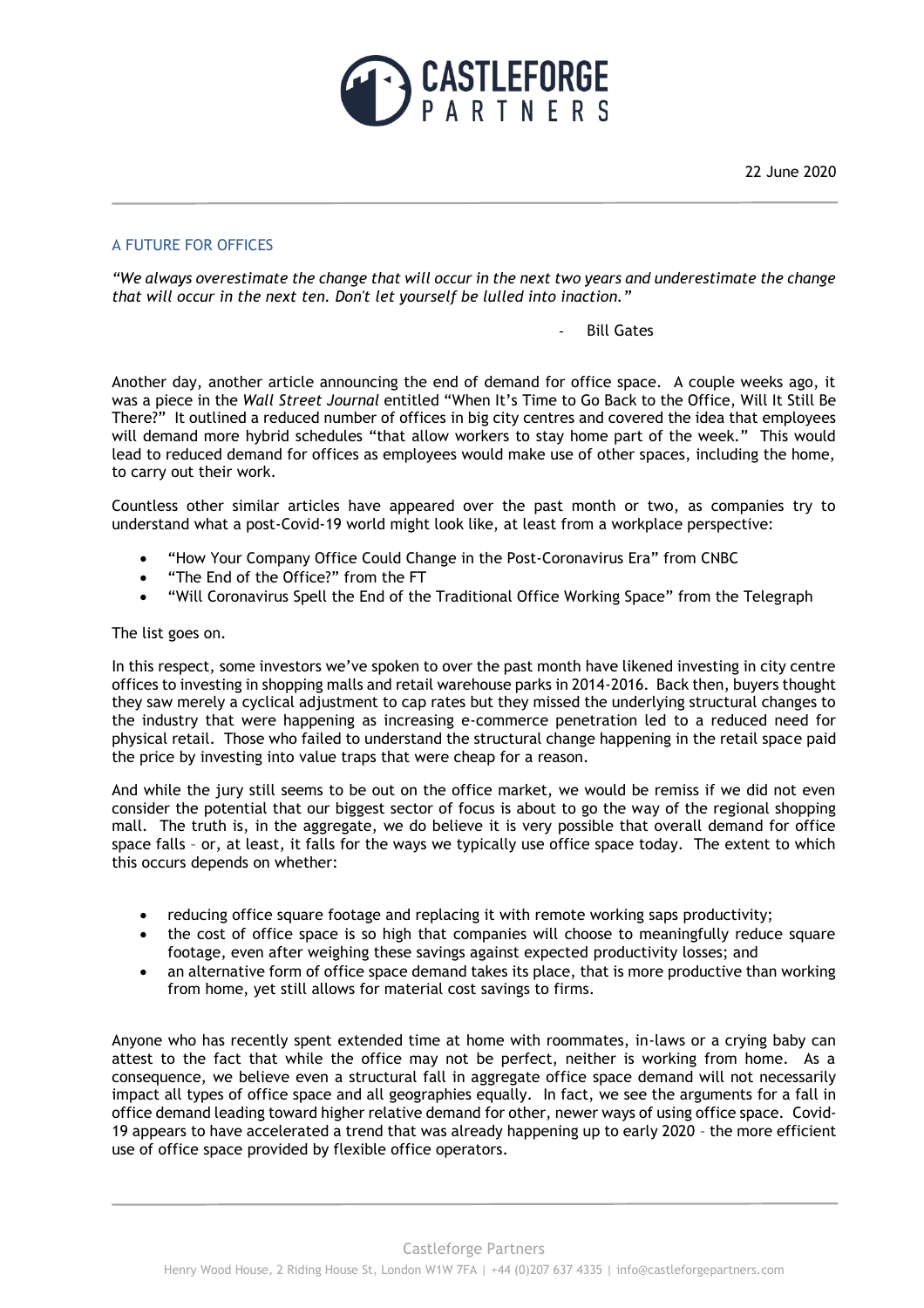Given these dynamics, we think an office investor who wants to be well-positioned to weather the structural changes that are likely to affect the office markets over the coming decade should hedge her exposure by getting involved in flexible office operations. The irony – and the opportunity – is that the public implosion of many of the well-known flexible office providers, like WeWork, is going to result in a slowdown in the addition to supply of flexible offices due to hesitancy from debt and equity capital, over the same period in which tenants increase their demand for the product.

### HERE WE GO AGAIN?

Is investing in offices today really the same as investing in retail five years ago? It is possible that the investment community may be overcompensating for having missed the structural signals in the retail market and is attributing the same retail dynamics to the office sector today.

We believe that there are two material differences between offices today and retail five years ago: first, unlike e-commerce, working from home is not necessarily a good substitute product across all or even most industries. Second, we believe that the savings attainable by slashing real estate costs by onethird or one-half will not be meaningful enough to compensate for lost employee productivity.

### *Time Machines*

With e-commerce, the consumer saves time by purchasing a product online that is the exact same as the one available in a physical store. In that case, Amazon extracts value by creating what Professor Scott Galloway calls a "time machine". The fact that consumers can replace an entire day of travelling to 20 different stores with placing one or two or 20 different online deliveries *at virtually no extra cost*, means the consumer can spend his day doing something much more useful with his time. This is an unequivocal, clear win for the consumer.

It's hard to deny that Zoom and other remote working software programmes can also be considered time machines. They save time going to and from meetings or making that long-distance trip to see customers when a simple video call would have been enough. But working from home ("WFH" in the new lexicon) is not the same type of time machine. The WFH time machine primarily acts to replace the commute to the office. Then again, considering the widespread use of smartphones, mobile broadband, cloud storage, audiobooks, public transportation and Uber, we question how much of the daily commute is truly wasted time.

Even assuming commuting time is *wholly* wasted time, what do we gain by working in physical office spaces with our teams, instead of at home? It depends on who you ask and what kind of work they do.

An *Atlantic* article from 2017 indicates that "for jobs that mainly require interactions with clients (consultant, insurance salesman) or don't require much interaction at all (columnist), the office has little to offer besides interruption … but other types of work hinge on what might be called 'collaborative efficiency'—the speed at which a group successfully solves a problem. And distance seems to drag collaborative efficiency down."

An article in the Harvard Business Review concluded that, pre-Covid-19, knowledge worker office utilisation peaked at below 50% on any given day, and that's before Zoom changes the way we meet. By that logic, wouldn't the best way to manage cost be to remove half of all office space? No, according to the article, because that might be a false economy. The study found that it was the random interactions between people collaborating over work in the same space that generated some of the best ideas. Thus, for workers in some of the most knowledge-intensive fields, there is evidence that, unlike with e-commerce, in the world of office space, the items you pick up at the store and the items that get delivered to your door are not the same.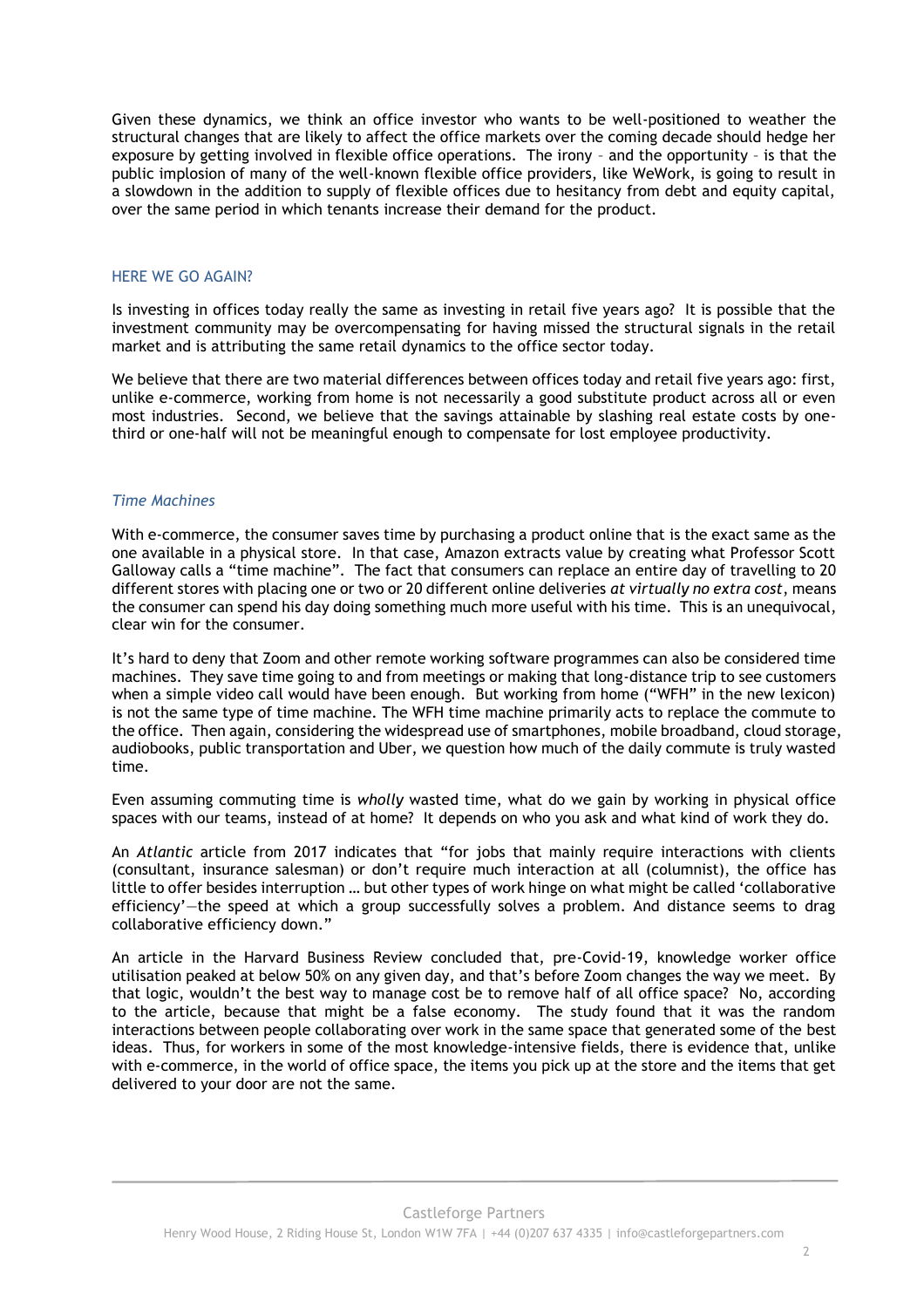### *Penny-Wise But Pound-Foolish?*

Assuming knowledge-intensive workers were to work from home and see productivity declines, how much money are companies likely to save in return? This is the key question that those advocating for cutting office space may need to consider more closely.



*Castleforge proprietary analysis*

We've done a study for London going back nearly 50 years about how much office space costs as a percentage of total employee salaries, considering the reduction in space usage per employee over that time period as ancillary uses have become more streamlined and efficient. Surprisingly, while it may not feel this way to the average CFO, office space has never been cheaper to the employer. Currently, office space costs stand at approximately 10% of employee salaries for the average City of London worker and closer to 5% for those industries with more knowledge-intensive workers. At Castleforge, it's 7%.

Which of course begs the question, just how much money are firms really going to save by reducing their use of office space if it reduces employee productivity even marginally? Put differently, would a firm accept a material loss in employee productivity by cutting a third of its office space to save 3% of staff costs by forcing a third of its employees to work from home every single day? We wouldn't.

And just because some of our employees already work from home 1-2 days per week (because they want to), we still will need to keep a desk available for them on the days they are in the office. Thinking about it from an employer's perspective, try telling the average City of London worker on over £80,000 per annum that she doesn't get a desk of her own because you'd like to save £3,000 per year. It wouldn't take long for her to leave for another company who can provide her with a desk, leaving you with a £10,000+ bill from a recruiter to replace her and plenty of time needed to train that replacement. The true competition among knowledge-intensive companies today is a war for talent, not space.

So, comparing the demand for offices today for the demand for physical retail in 2015 both misses the key component of the time machine equation - that you do not get the same product - and it also ignores the fact that the cost of using far less space is not a large portion of employee salaries let alone of overall operating costs.

Instead, employers are likely to focus on our third bullet above: alternative forms of space that take the place of more traditional ones. What is their office space being used for in the first place, and how can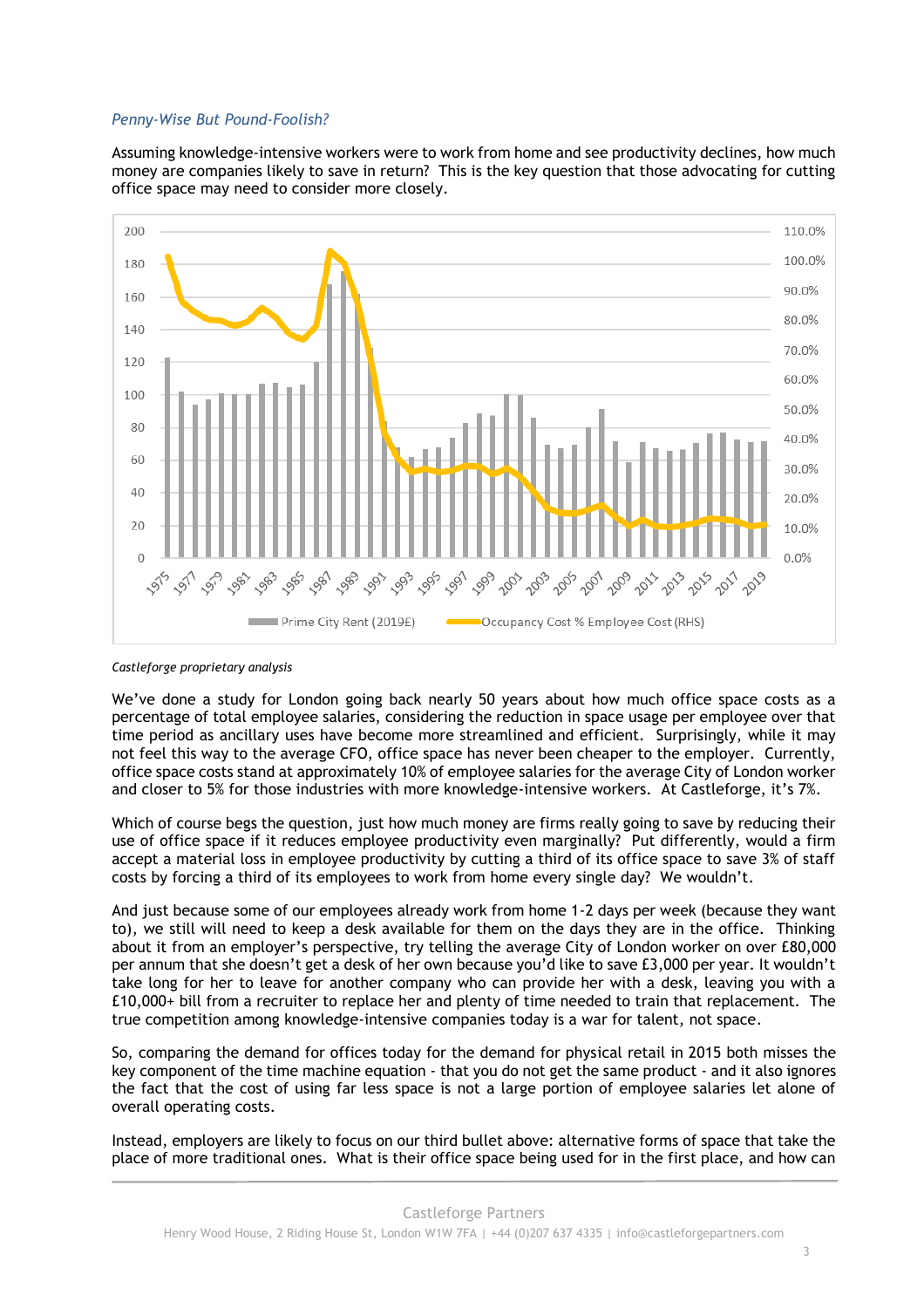that space be used more efficiently through the application of recent technological advancements? Answering *that* question, we believe, is what will lend insight to understanding future office demand.

### WHAT LAST-MILE DEMAND TELLS US ABOUT OFFICE DEMAND

The demand for office space is a derived demand for where public and private investment happens. There is nothing inherently necessary about an office building other than the fact that workers use the space to come together to solve problems. Consequently, the layout and location of offices have changed over time to respond to the ways we create economic growth.

Likewise, shopping centres or last-mile logistics operations are a derived demand for where consumption – another component of GDP – happens. Here too, we have seen changes over time in response to consumption patterns. Thus, it is instructive to think about the future of offices in the same way we think about online versus bricks-and-mortar retail.

No one can deny that industrial and logistics investments have benefitted massively from the growth in the sale of "things" over the internet. But many do not realise that overall consumer spending on things as a proportion of total spending is falling for certain categories of items like groceries and clothing. Meanwhile, last-mile warehousing has seen a material increase in demand from retailers in these categories, and thus a material increase in rents. How can we explain this?

In order to see how overall derived demand for space related to consumer spending on things changes, you need to decompose the demand for retail and logistics into its components:

- Physical retail space share of aggregate demand: the demand for physical retail is falling (that's an understatement!);
- Logistics space share of aggregate demand: the demand for last-mile logistics space (driven by e-commerce) is increasing; and
- Change in aggregate space demand: aggregate demand for physical goods in a number of categories has fallen and with it, presumably, demand for total consumption-related space.

The fall in the first may very well outweigh the rise in the second, even if there is an aggregate fall in the demand for physical goods. Furthermore, with a rise in demand for logistics space, if this is paired with a lack of supply to fulfil this rising demand, investors in this sector stand to make a great return.

The parallels to the office market are clear. While the overall demand for office space could fall as a result of remote working patterns, what matters more than the overall derived demand for places to undertake investment is the compositional demand and supply picture both for traditional offices and for whatever takes its place. So, what do we think will play the part of last-mile logistics space in this new office space drama?

## SHOPPING MALL : LAST-MILE WAREHOUSE :: TRADITIONAL OFFICE : ???

Let's work under the assumption that the demand for physical office space structurally reduces. What would bring that about?

As discussed above, some of this may come as a result of employers shifting physical workspace requirements on to their employees via WFH, but we doubt this will occur en masse. We think the more likely answer comes from offices being used in a more efficient way, potentially causing employers to need less "traditional" office space overall. What would take its place is a more flexible type of working – a whole ecosystem that has already begun to develop around more mobile working and utilisation of remote working products. *And at the heart of this ecosystem is the flexible office provider.*

Flexible office providers are a unique solution to the changing needs of office space users because they offer plug-and-play solutions and access to the state-of-the-art office design and ways of working. Even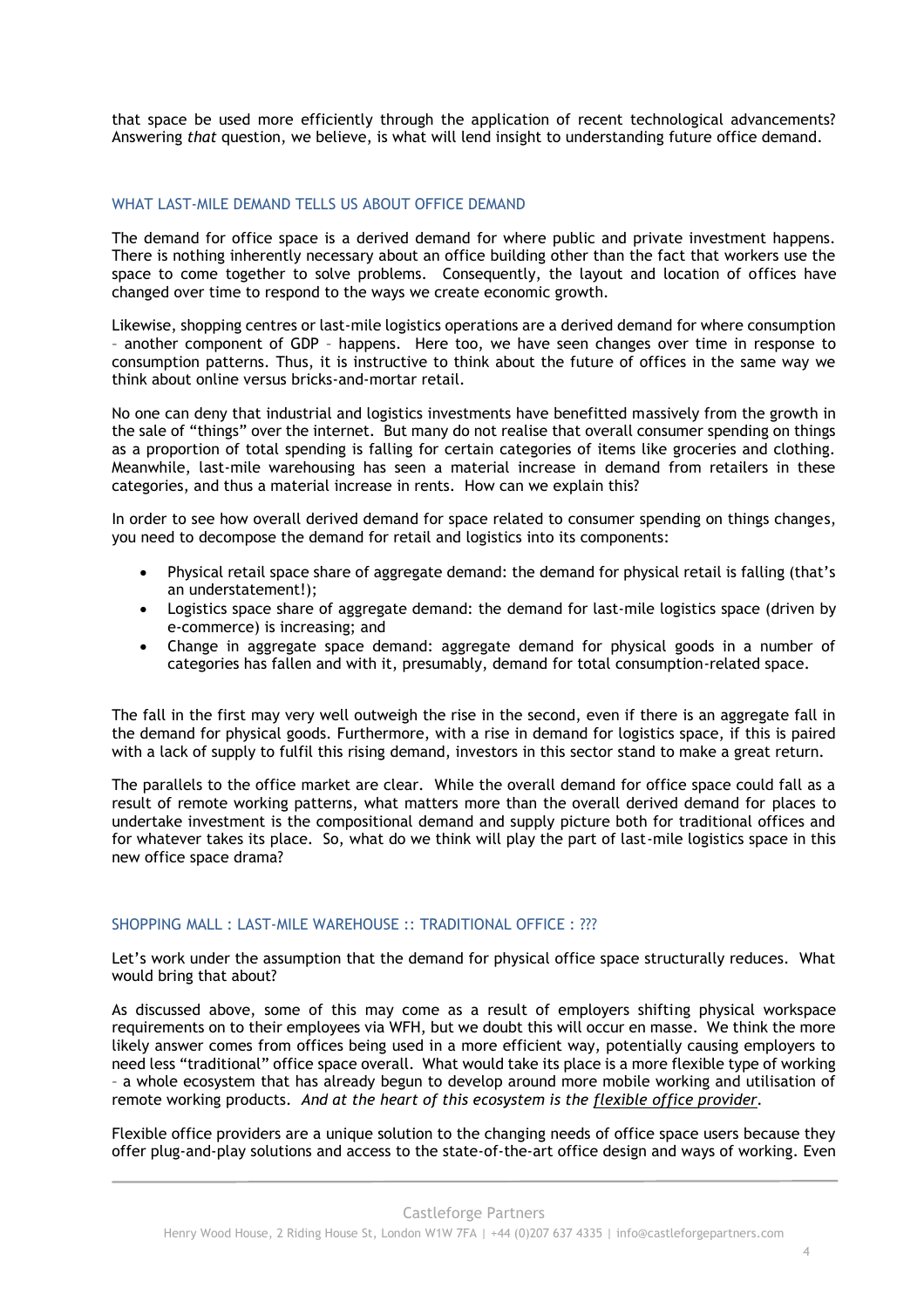more, they combine this spatial product with a contractual product comprising shorter-term leases that allow tenants to adjust their space requirements according to business needs at any given time.

Traditionally, tenants in the UK signed three-to-twenty-year leases over fixed areas and would undertake an expensive fit-out of this space to suit a vague idea of how their needs would look over the coming years. But over time, this process only worked well for a diminishing number of tenant profiles. Smaller tenants could get away with three-year leases, but were required to come up with substantial out-ofpocket costs in order to fit out, and later reinstate, their spaces. Larger tenants would generally take on at least five- if not ten- or twenty-year liabilities and be forced to set up the office space at the outset for how the business might look over two decades. As a result of these inefficiencies, traditional office leasing often proved to be suboptimal.

With flexible office leasing, tenants are given the option to take space on contracts typically between 1-24 months, allowing them to scale up or down depending on how the space needs of the business change over time. Furthermore, the cost of the fit-out is borne by the provider, who is best placed to do the work, finance the cost of the fit-out and alter the fit-out as the office ecosystem evolves.

An example of the latter is how we at Clockwise are reducing some of the smaller meeting rooms and instead converting these into pods for remote video conferencing sessions. After all, one-on-one meetings can largely be conducted via videoconference, but those conference participants will need somewhere to be while they conference. And since having ten people in a 20-person office videoconferencing from their desk at the same time is unworkable, voila…the videoconference pod is born. Due to our in-house development/construction knowledge and larger balance sheet, we are more easily and more cheaply positioned to do this compared to our individual tenants.

Furthermore, because these videoconferencing pods will not be used at 100% capacity for every tenant at every moment of the day, we can save on overall space usage by offering them as a bookable service for all tenants in the building. An aside. If you want to talk about the permanent impacts of Covid-19 and social distancing, call us. We do not believe that in the long run – or even the medium run – our future way of life as humans will be governed by staying 6 feet away from everyone at all times. Humanity will find workarounds.

## THE SHAPE (LITERALLY) OF TOMORROW'S OFFICE DEMAND

The move to more flexible leasing was already starting to happen before Covid-19. The total penetration of flexible office in London, for example, has grown from 1-2% of the total office stock to 6% over the past ten years alone. The trend in secondary markets in the UK has been behind, but is increasing and now stands at 2-3%. While a majority of employees surveyed by Savills in 2019 said that they still wanted to work from their own dedicated desk in an office building, a full 30% said they would prefer working from home or hot-desking arrangements at least part of the week

And this makes logical sense. With the rise of wi-fi, mobile broadband, cloud storage, SaaS and smartphones, companies are no longer tied to a particular physical location. The pace of business growth is changing today faster than it ever has and technological progress drives changes in the ways that space is used faster than ever before. Therefore, companies should want to shorten the length of commitment to any one type of office arrangement and to reduce switching costs between different offices and different layouts, which is exactly what providers like our own Clockwise can offer.

Let's run a simple example. Assume that for a particular business the number of employees (and thus workspace required) increases with time in a linear fashion. This is the black line in the graphic below. The slope of this line increases as the business grows at a higher rate. The blue lines represent the employee-equivalent office space occupied by the business over the length of a lease. The red areas represent the losses associated with too much or too little space available to employees at any given time in the business's evolution.

Real estate planning involves minimising the red area of the graph below. This is the area where a business either has too much space for its current headcount (thus wasting money) or too little space (thus suffering an opportunity cost due to undersupply of the spatial resources needed to maximise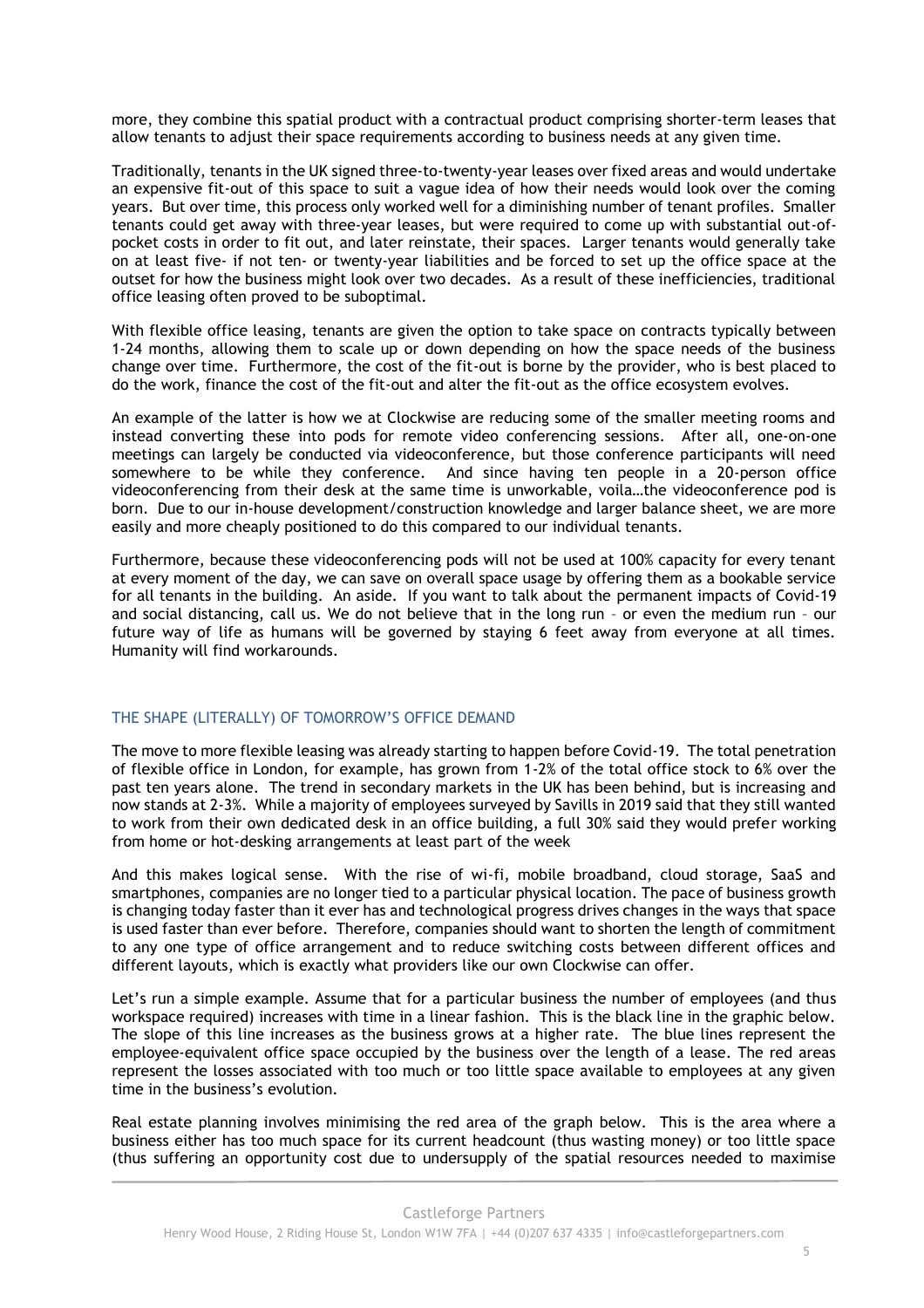production). The blue line can also represent change in how office space is used, so that at any given time an office may not have enough large meeting rooms, desks, private offices or breakout areas. But balancing this all out is a cost of moving or reconfiguration, which negates the gains had by tracking the slope of the line and moving too often. So effective traditional office leasing is all about balancing out pace of business change with moving and disruption costs.

In the old days, when businesses expanded less rapidly and technological needs changed less frequently (the slope of the black line was closer to zero), the red area was pretty minimal and the cost of moving high, so that tenants would want to stay in the same space on a traditional lease for a long period of time, and could adequately amortise that expensive initial fit-out cost.



But with a much steeper pace of change, the red area becomes substantial, which means businesses will accept more frequent moves (i.e., higher cumulative switching costs) to offset the losses associated with over or undersupply of space. Above you can clearly see the effects of one, three and five moves under conditions of no change, slow change and a fast pace of change to business requirements.

The red area or loss due to inefficiency can be represented as the sum of the absolute values of the integrals of the linear function minus the blue line calculated from the start to end of each lease. Subtract from this a constant *m* for every *n* moves  $(m \cdot n)$  and you get the solution to how much you as a tenant are losing by having an inefficient square footage or layout configuration, over the course of your business life. You can basically optimise your loss by minimizing the function. (we are exploring the idea of a whole paper on this and what Bernhard Riemann can teach us about office demand, so if the above discussion left anyone shouting "More! More!" then we ask for your patience).

Flexible office providers help to optimise both elements of this net loss function, and therefore it is no surprise why they have become more popular in recent times. By offering shorter and more flexible lease terms they allow tenants to shorten the lease commitment (shorter blue line) and thus match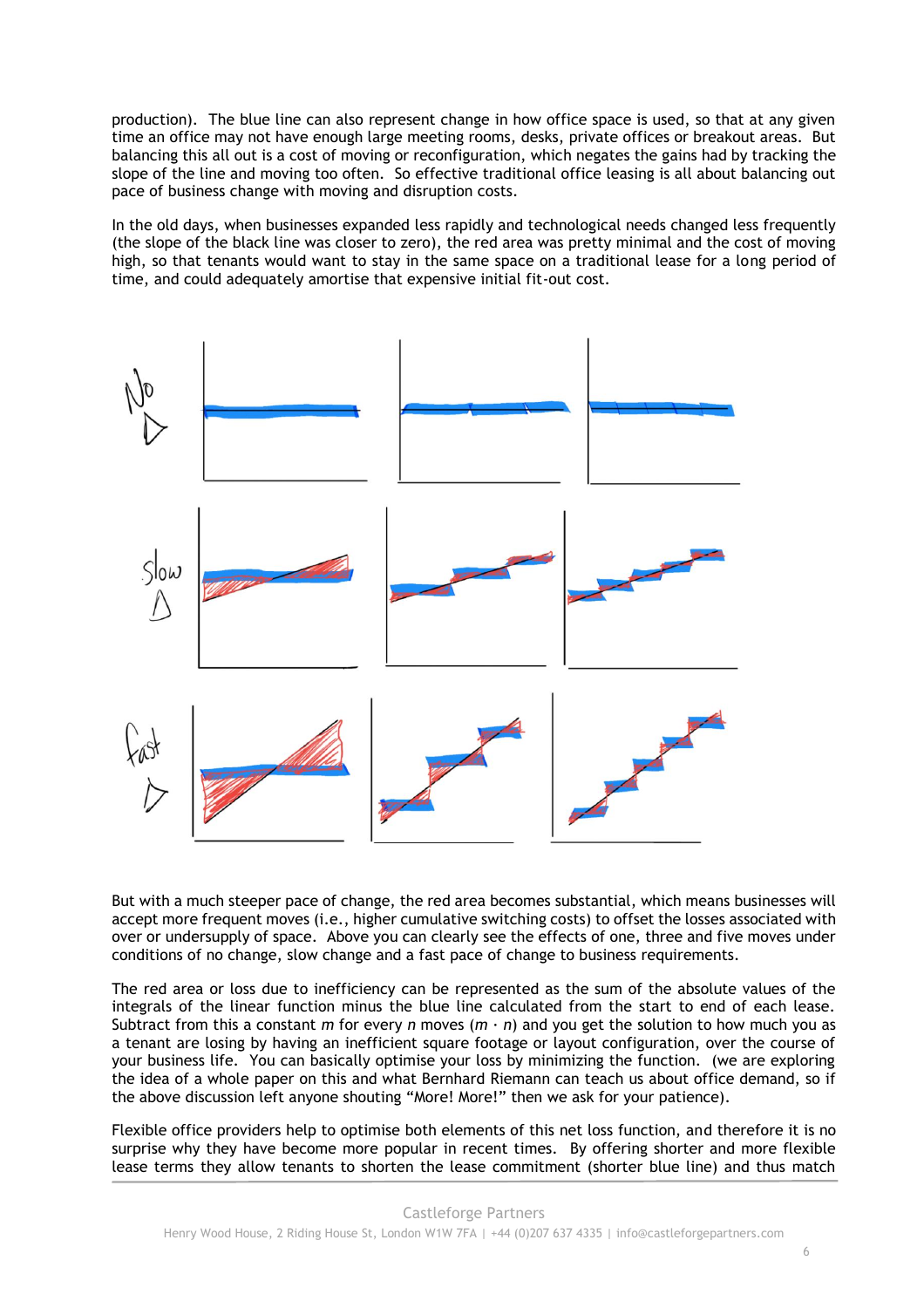tenant spending to today's and only today's needs for the business. This allows businesses to move along the slope of the function (black line) until they can almost match it. And perhaps as importantly, by financing the fit-out package and allowing a plug-and-play delivery of office space, flexible office providers reduce the moving and disruption costs found with traditional offices.

Flexible offices make sense in today's world much more than they did twenty or even ten years ago as the pace of business change increases and technological disruptors like remote working become more prevalent. And in a world beset with Covid-19, uncertainty about the pace of change abounds. Tenants are unsure about when people will be able to or want to return to work full time, with many businesses indicating late 2020 or even 2021, so why would tenants commit to longer term traditional leases now?

Yet, with both cyclical and structural factors pointing to an increasing pace of change, thereby implying an increased future demand for flexible offices, what is likely to happen to the growth in flexible office providers, and thus the supply of flexible office space, over the near-to-medium term?

# LIKE TECH AFTER THE DOT-COM BUST

Marc Andreessen has noted that "every failed idea from the dotcom bubble would work now," and yet immediately following the crash twenty years ago, "tech" was a bad word. Likewise, "flexible" when used to describe offices is a bad word today. The litany of articles written by Bloomberg and the FT on the final days of WeWork claim that flexible office providers were in the business of a mismatch of assets and liabilities – that's why they went bust and that's why the model doesn't work.

But that's nonsense.

*Virtually all* businesses are in the business of asset-liability duration mismatch. Banks do this when they take deposits or loans to make longer term loans or investments. Industrial firms do this when they build plant capacity and then sell that capacity in the form of whatever widget they produce. Shipping companies buy or rent out ships to then sell the capacity and space on single journeys. And true to form, even traditional office owners do this! They just do it by buying into very long-life assets and then renting them out on less long-life terms of five to 20 years. And no one bats an eyelid when they do.

Readers will be familiar with what we believe to be the reason behind why WeWork's prospects soured. Rather than re-cover old ground, we would simply refer you to our 2017 and 2019 letters on the topic of asset-light business models in general. To sum it up here in a sentence or two? It has nothing to do with the product itself or even the model of asset-liability duration mismatch. It failed due to too much leverage (operating leverage that acted like near-100% LTV financing), and that model nearly always goes bust when supply or demand is thrown out of kilter. Like it does in banking (c. 2008), or containerised shipping (c. 1970), or even traditional offices (c. 1990).

Still, we expect the market's misunderstanding will leave a stain on the entire flexible office market. Despite an almost mathematically proven case for growth in demand for flexible offices, investors are likely to be hesitant to support flexible providers in expanding their portfolios even as demand for what they provide structurally increases.

Already, investors have started to throw the baby out with the bathwater. A PERE article from a few weeks ago quotes a market analyst noting that "In some cases, [landlords would be] willing to get rid of these co-working tenants and replace them with someone else just to get rid of the headache." But who will replace them? The sentiment ignores the structural changes going on in the market – just because landlords *want* to go back to the old way of leasing doesn't mean they *can*. Though, true to form, London landlords dropped over a quarter million square feet of leasing discussions with WeWork this week and things will get visibly more negative as serviced office providers look to renegotiate their leases across the world.

And on the financing side, the FT reported in mid-May this year that "bonds backed by WeWork lease payments have tumbled in value", and provides a very predictable line from ratings agency S&P Global warning of the "sustainability of the co-working business model in an economic downturn, during which tenants may rapidly cancel their memberships as employment dynamics shift." The major Covid-19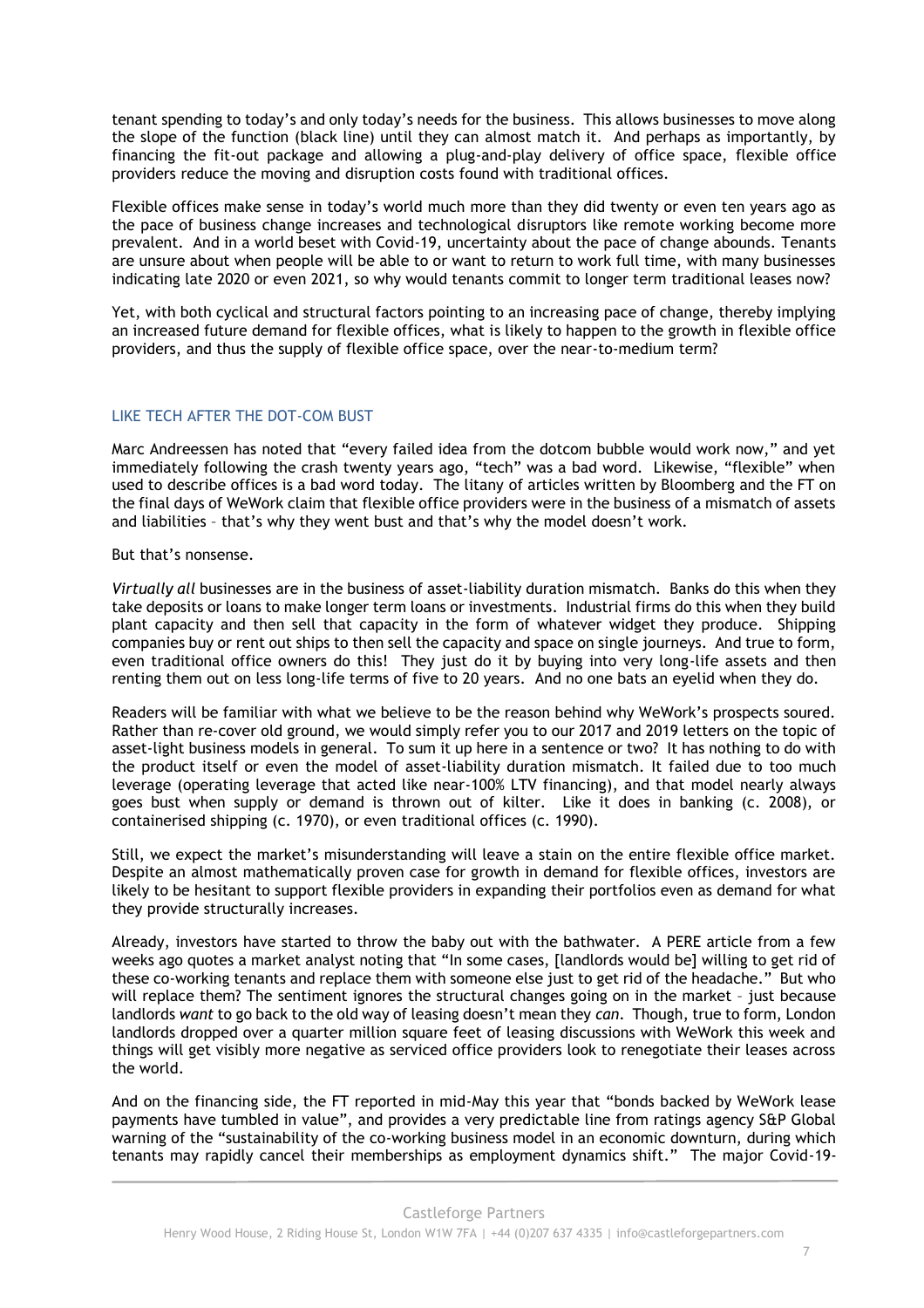related recession likely to unfold over the coming few years is almost sure to make things worse for the growth of the flexible office sector. Recessions and depressions are not the time that capital is necessarily available for new and growing sectors, especially ones that appear to have fallen on their faces at the end of the most recent cycle.

So, we see a period over the early part of the next cycle that looks like this:

The narrative is that office space demand – already falling cyclically due to a post-Covid-19 recession – is likely to fall further and structurally due to a number of different reasons, chief among them remote working and WFH. There is a general lack of understanding that this was already happening before Covid-19 and that flexible offices were the main beneficiaries of this structural change due to optimising footprint and reducing moving costs. However, due to the very public and much anticipated demise of WeWork, the poster child of the flexible office sector, investors and lenders will have a tendency to write off the sector. But this misses the notion that flexible offices and traditional offices are the opposite side of the same "business investment" coin, in the way that bricks-and-mortar retail and lastmile warehouses are opposite sides of the same "consumption" coin. The demand for flexible offices, which are in the mid-single-digit penetration rates today, much like e-commerce was single digit for consumption up until five to ten years ago, will increase, just at the moment that supply is unlikely to be provided to meet that demand.

## A ROADMAP FOR THE WINDING JOURNEY AHEAD

We expect major structural changes to occur to the office landscape over the coming decade. The upcoming business cycle recession will result in a reduction in demand for office space of all kinds (along with reduced demand for most other forms of real estate), and when office demand does ultimately recover from the coming recession, it may never, in the aggregate, in certain markets, come back to its current level. Ever. Burying our head in the sand about that or doing the same thing and hoping for better results are both poor strategies for dealing with structural change.

Still, we do not believe that the numerous articles from the *FT* or the *Wall Street Journal* calling the demise of the office, based on employees' ability to work remotely or from home, are fully thought through. Just because tenants *can* save money by reducing their office usage does not mean that they *should*, after considering the likely savings achievable compared to the potential loss to employee productivity, especially in knowledge-intensive industries. Even small amounts of productivity loss, say, 5%, would outweigh the savings likely available to businesses based on our analysis of the London office market (one of the most expensive office markets in the world, mind you).

Instead, we see a shift in the way office space is used that better integrates employees with all the modern bells and whistles available from remote working and WFH technological advances. And *that*, we believe, could naturally reduce the amount of office space required.

But that is in the aggregate, and we don't invest in the aggregate. We believe that comparing structural changes in offices to bricks and mortar retail fails to see that traditional office has its own flip side, just like last-mile warehousing was for shopping centres: a flexible office product provided by professional operators. And just like how last-mile warehouses and logistics demand increased massively in a world of flat or even declining demand by consumers for many categories of "things," flexible office demand can increase massively in a world of flat or declining overall demand by businesses for creative and industrious square footage.

Moreover, in a world where the narrative surrounding flexible offices is negative, this creates a fantastic opportunity for us and our flexible office provider, Clockwise. We have four operational properties with another 11 on the way, so call us to chat about what we're seeing in the flexible office market. We are sitting on a lot of dry powder to take advantage of office owners listening to the consensus and running for the hills. Clockwise is a substantial organization of nearly 30 people with a growth plan to reach a team of over 75, that will allow us to do what most office owners around the UK and Europe could only dream of doing, at a time when demand for the Clockwise product is set to grow enormously off a low base. This all makes us very excited about the prospects for the next cycle, an excitement we believe that should also be shared by our investors.